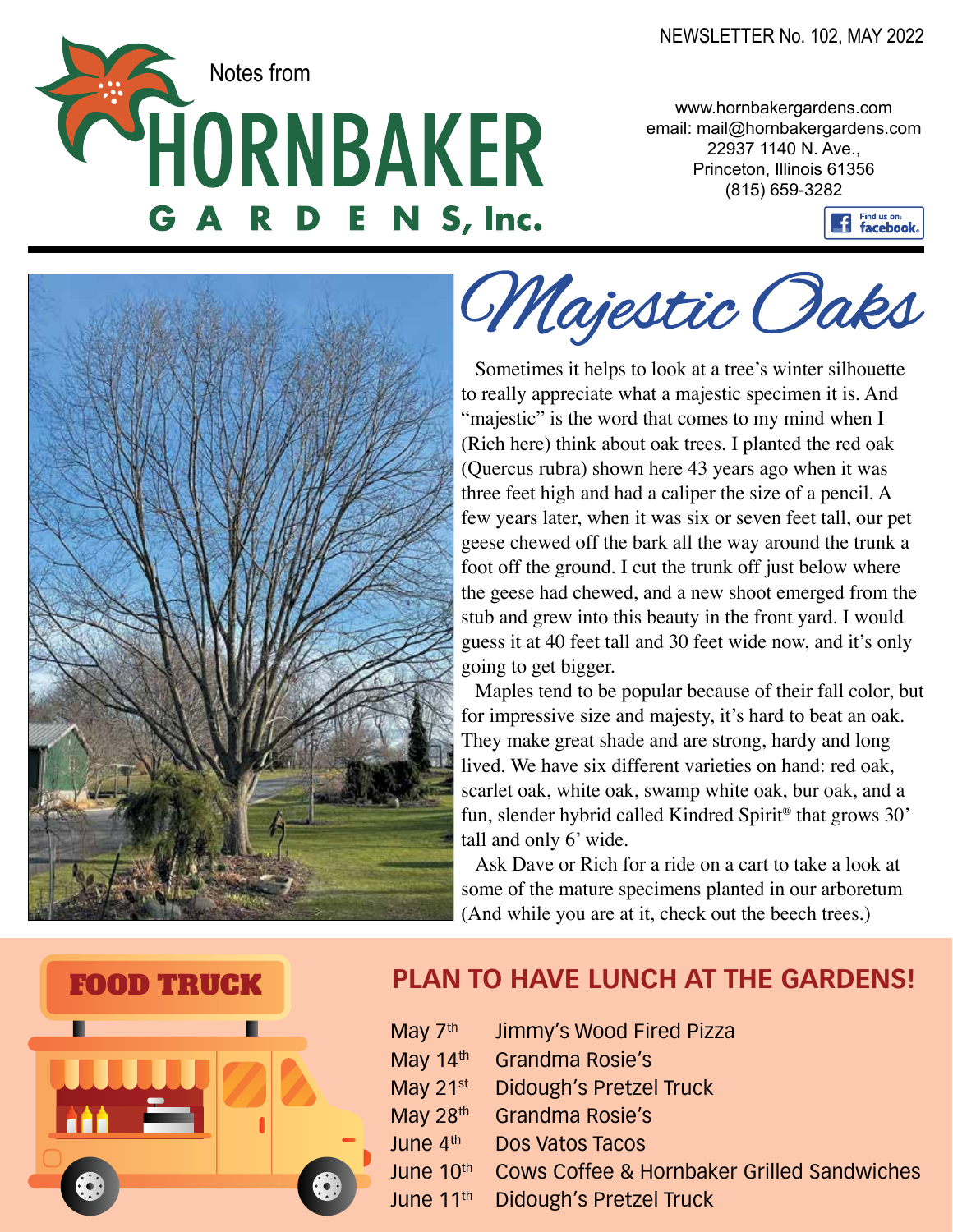Hosta Expert

## **HERE JULY 24**



**JULY 24TH SCHEDULE 9 am to 4 pm – Garden Center Open 10 am to Noon – Meet and Greet with Bob 10 am to 1 pm – Grandma Rosie's Food Truck 1 pm – Bob's Presentation**

 Bob Solberg was one of the first people Rich and Kathy met when they started attending the annual conventions of the American Hosta Society in 1988. At that time, he was already a driving force in the world of hostas. After graduating from college with a B.S. in Biology in 1973, he did graduate work in Botany at UNC in Chapel Hill, NC. Bob established Green Hill Farm, Inc. in North Carolina as a hosta nursery in 1981, and has been introducing great new hostas ever since.

Bob will join us on Sunday, July 24th to present "When the Hosta Bug Bites", a humorous look at buying hostas. We will have a raffle, fun contests, and a \$2 hosta discount that day. More details to come in the next newsletter. Reservations are required at our website. The garden center will be open from 9 am to 4 pm.



#### **FRIDAY NIGHT FUN**

On Friday, June 10th, we will host a sip and stroll from 5-7 pm as part of our annual Open House & Hosta Walk. We will have live music from Al & Jeannie Brown, the Hornbakers will be grilling sandwiches, our mini bar will be open serving adult beverages, and you can shop all the specials for the Open House. This would be a fun date night, girls' night out, or family Friday evening fun.

### **RETURN YOUR POTS**



Due to supply chain challenges, we are anticipating shortages and delays next spring of the pots we use when planting our hosta and perennial plugs.We are encouraging customers to bring back pots for us to reuse. Please limit the pots you bring back to the 1-2 gallon size, plain black pots that were purchased here at Hornbaker Gardens. We can also recycle larger tree pots, 10-25 gallon in size. We cannot reuse the various smaller pots from annuals, herbs, veggies, etc. Thank you for helping us recycle some of our pots!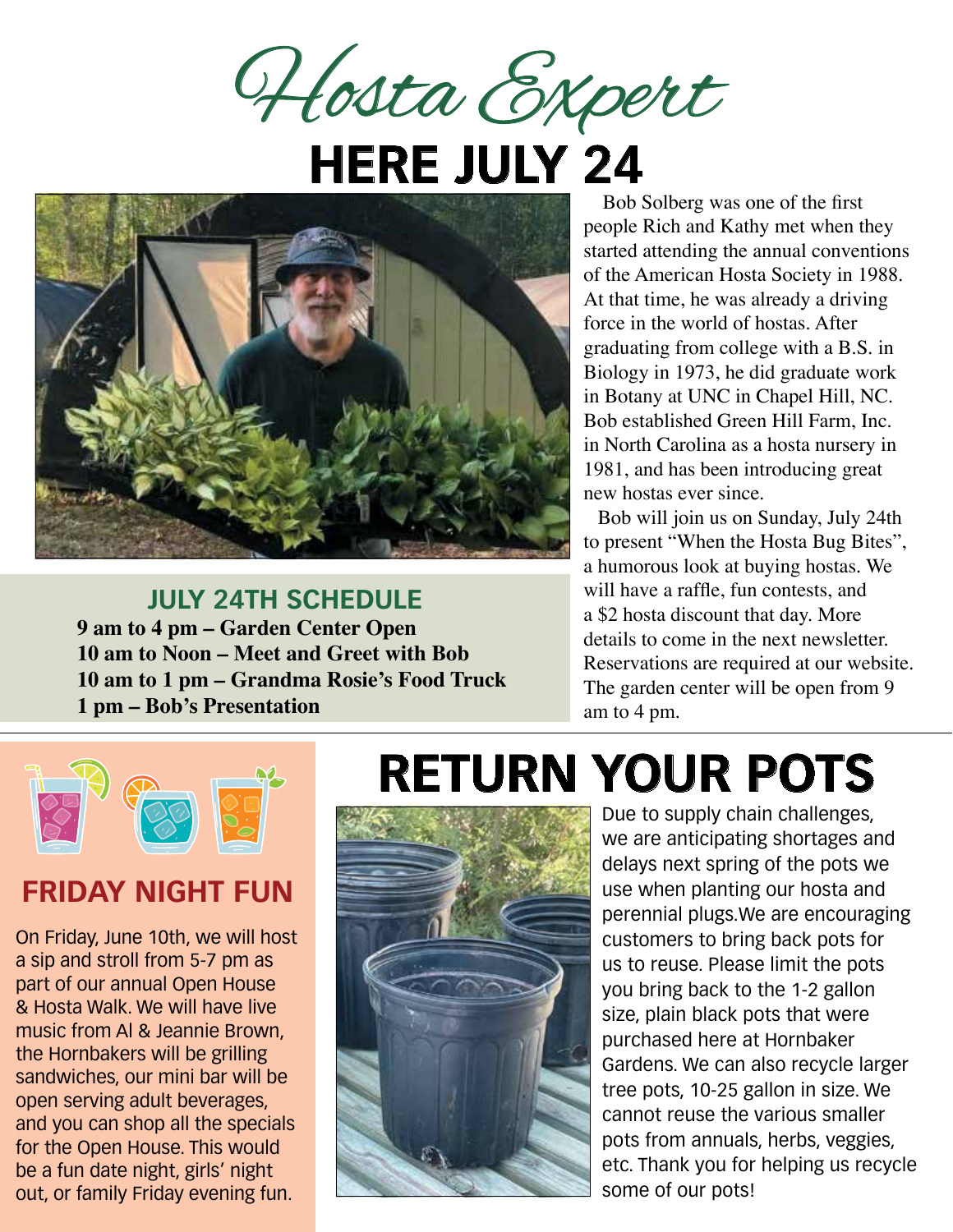

'Mac's Gold' **PUTS ON A SHOW**

We can't say enough good things about this wonderful conifer. 'Mac's Gold' (Picea glauca 'Mac's Gold') is a selection of white spruce with small, dark green needles that are not prickly at all. It forms a dense, full pyramid that will be around 20' tall and 15' wide in 20 years. And it's a very hardy Zone 3 plant.

But what really makes this plant so great is the show it puts on in the spring. The new flush of growth emerges bright yellow, lighting up the landscape like a beacon. The yellow gradually turns dark green. As the attractive tree matures, the spring show just gets bigger and better.

We were lucky to get a dozen of this outstanding variety this year, so come take a look.

Hours:

Through July 10, we will be open Monday through Saturday, 8 am to 5 pm, and Sunday Noon to 5 pm. From July 11 through October 10, we will be open Monday through Saturday, 8 am to 5 pm, and we will be closed on Sundays. Closed July 4 and Labor Day.

# *Happenings*

#### **(Get more details on Facebook or our website)**

Saturday, May 7, 14, 21 Yoga in the Gardens Saturday, May 21 Terrarium Workshop Sunday, June 12 Arboretum Walk

Saturday, May 7 Kids' Containers for Mother's Day Monday, May 9 Cultivating & Cooking Herbs Saturday, May 14 Spring Container Workshop Monday, May 16 Sensational Succulents Workshop Monday, May 23 Flower Arranging Workshop Saturday, May 28 Macramé Plant Hanger Workshop Saturday, June 4 Kids' Dragon/Fairy Garden Workshop June 10-11-12 OPEN HOUSE and HOSTA WALK Friday, June 10 Friday Night Sip and Stroll Saturday, June 11 Plant Anatomy Workshop Saturday, June 11 Hypertufa Container Workshop Saturday, June 25 Pollination Workshop Sunday, July 24 Bob Solberg Hosta Event Saturday, September 17 9th Annual Artisan Market



#### **MINI BAR OPENS**

Enjoy a beer or glass of wine as you stroll our gardens. The mini-bar will be open on Friday, Saturday, and Sunday afternoons in May and June.